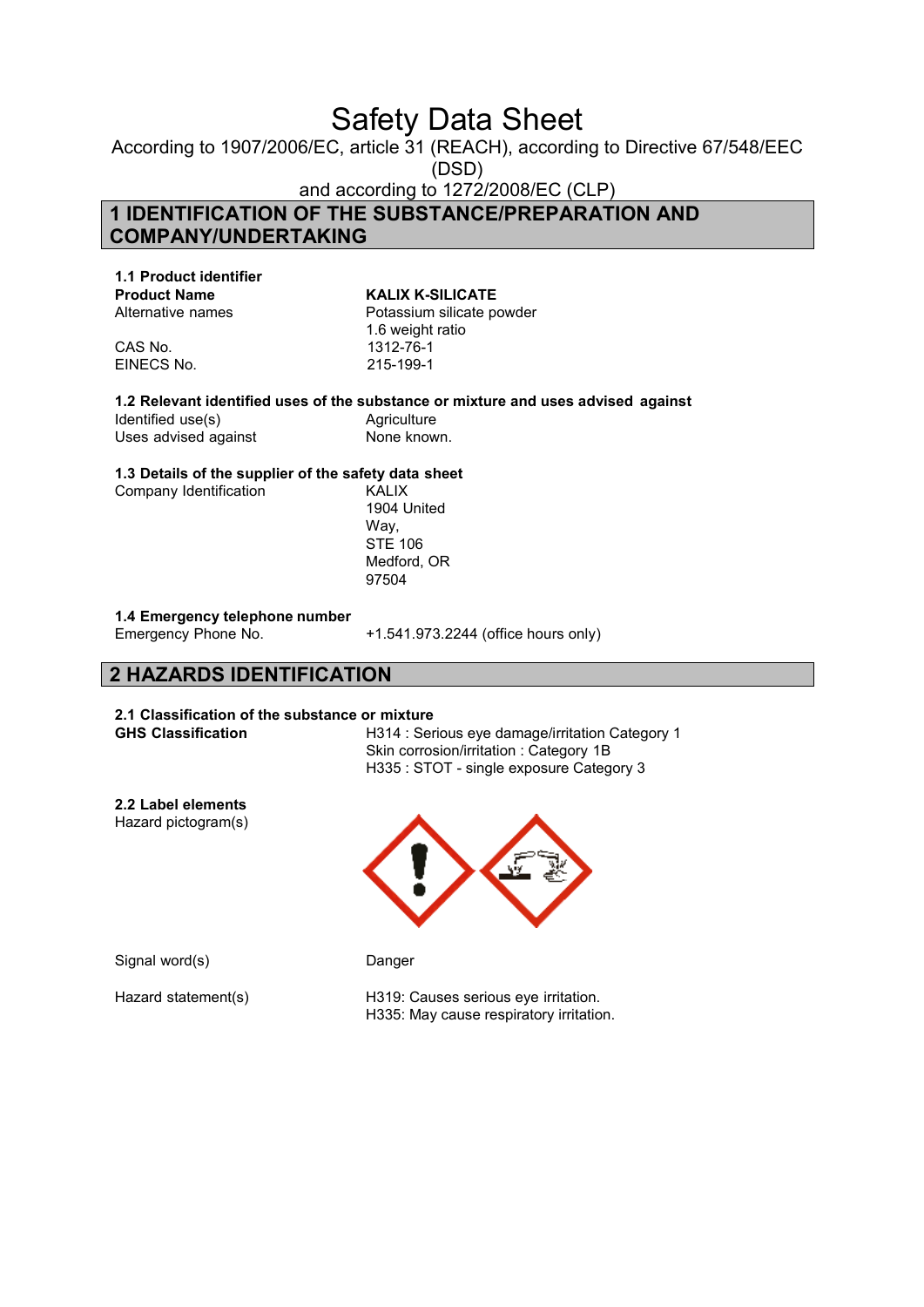| Precautionary statement(s) | P261: Avoid breathing dust.<br>P262: Do not get in eyes, on skin, or on clothing.<br>P280: Wear protective gloves/protective clothing/eye<br>protection/face protection.<br>P303+P361+P353: IF ON SKIN (or hair): Remove/Take off<br>immediately all contaminated clothing. Rinse skin with<br>water/shower.<br>P305+P351+P338: IF IN EYES: Rinse cautiously with water for<br>several minutes. Remove contact lenses, if present and easy to<br>do. Continue rinsing. |
|----------------------------|------------------------------------------------------------------------------------------------------------------------------------------------------------------------------------------------------------------------------------------------------------------------------------------------------------------------------------------------------------------------------------------------------------------------------------------------------------------------|
| 2.3 Other hazards          | Not classified as PBT or vPvB. Can etch glass if not promptly                                                                                                                                                                                                                                                                                                                                                                                                          |

# **3 COMPOSITION/INFORMATION ON INGREDIENTS**

removed.

| Requiation (EC) No. 1272/2008 (CLP) |          |           |                           |                        |
|-------------------------------------|----------|-----------|---------------------------|------------------------|
| Ingredient(s)                       | %W/W     | CAS No.   | EINECS No. /              | Hazard symbol(s) and   |
|                                     |          |           | <b>REACH Registration</b> | hazard statement(s)    |
| Silicic acid, potassium             | $~1$ –85 | 1312-76-1 | 215-199-1                 | H319 : Eye Irrit. 2 ;  |
| salt Powder                         |          |           | 01-2119456888-17          | H315 : Skin Irrit. 2 ; |
|                                     |          |           |                           | H335 : STOT SE 3 :     |
| Water                               | ~15      | 7732-18-5 | 231-791-2                 |                        |

 $H = H = (E_0)$  No. 1272/2008 (CLP)

### **4 FIRST AID MEASURES**

#### **4.1 Description of first aid measures** Irrigate with eyewash solution or clean water, holding the eyelids apart, for at least 15 minutes. Obtain immediate medical attention. Skin Contact Wash affected skin with plenty of water. If symptoms develop, obtain medical attention. Inhalation **Remove patient from exposure, keep warm and at rest. Obtain** medical attention. Ingestion Do not induce vomiting. Wash out mouth with water and give 200-300 ml (half a pint) of water to drink. Obtain medical attention. **4.2 Most important symptoms and effects, both acute and delayed 4.3 Indication of any immediate medical attention and special treatment needed** Alkaline. Irritating to eyes, respiratory system and skin. The toxicity of potassium silicate is dependent on the silica to alkali ratio and on the pH. Obtain immediate medical attention.

### **5 FIRE FIGHTING MEASURES**

#### **5.1 Extinguishing media** Compatible with all standard fire fighting techniques.<br>None known. Unsuitable extinguishing Media **5.2 Special hazards arising from the substance or mixture** Not applicable. Inorganic powder or granules. Non-combustible.

**5.3 Advice for fire-fighters** None.

# **6 ACCIDENTAL RELEASE MEASURES**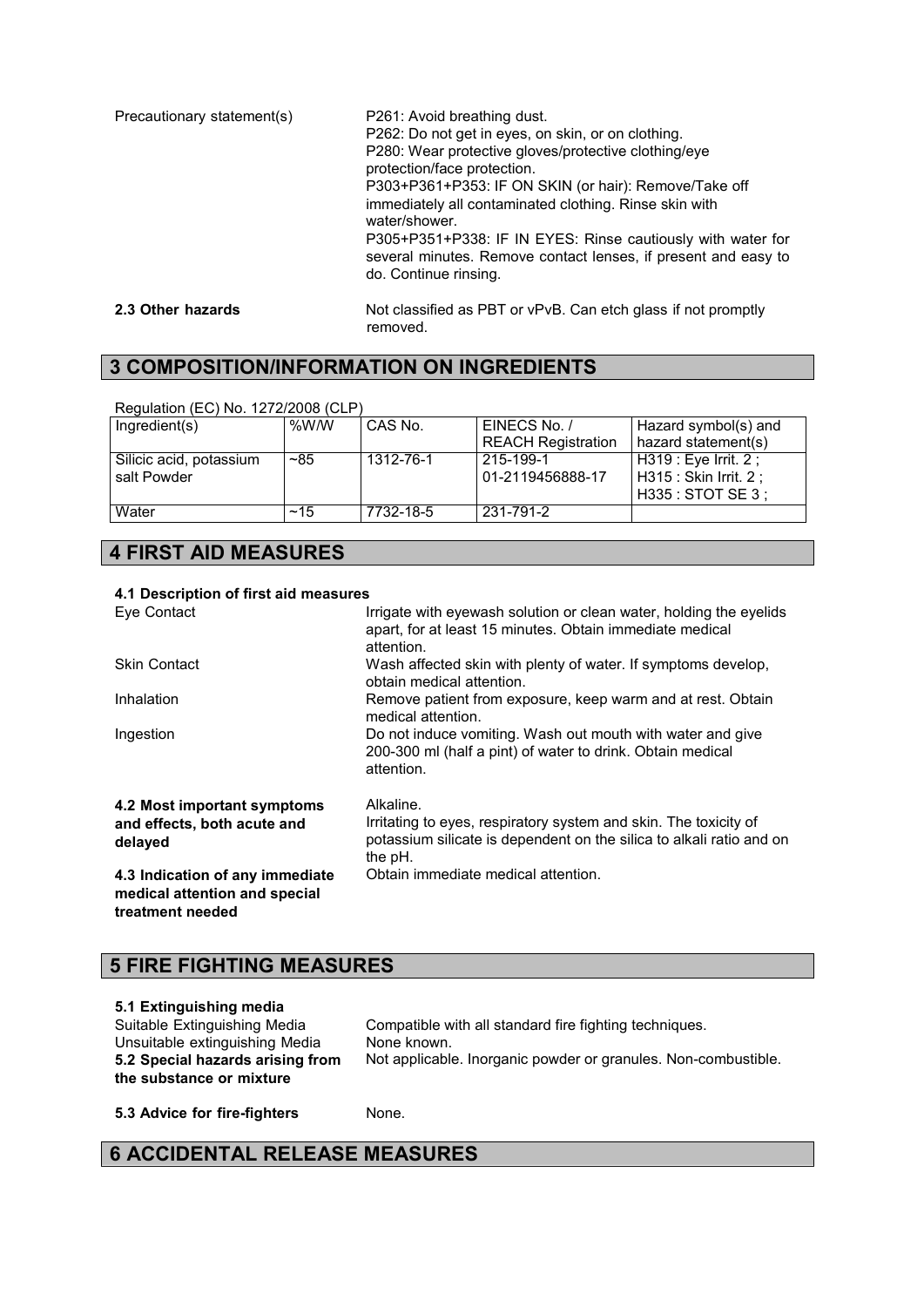| 6.1 Personal precautions,<br>protective equipment and<br>emergency procedures | Wear suitable protective clothing. Wear eye/face protection.<br>An approved dust mask should be worn if dust is generated<br>during handling. See Section: 8.2       |
|-------------------------------------------------------------------------------|----------------------------------------------------------------------------------------------------------------------------------------------------------------------|
| 6.2 Environmental precautions                                                 | Do not allow to enter drains, sewers or watercourses. Advise<br>Authorities if spillage has entered water course or sewer or has<br>contaminated soil or vegetation. |
| 6.3 Methods and materials for                                                 | Caution - spillages may be slippery. Avoid generation of dust.                                                                                                       |
| containment and cleaning up                                                   | Sweep or preferably vacuum up and collect in suitable containers<br>for recovery or disposal. Transfer to a container for disposal or<br>recovery.                   |
| 6.4 Reference to other sections                                               | See Also Section 8.                                                                                                                                                  |
|                                                                               |                                                                                                                                                                      |

# **7 HANDLING AND STORE**

|  |  |  |  | 7.1 Precautions for safe handling Avoid contact with eyes, skin and clothing. |  |
|--|--|--|--|-------------------------------------------------------------------------------|--|
|--|--|--|--|-------------------------------------------------------------------------------|--|

|                                                                     | Avoid generation of dust.<br>Emergency shower and eye wash facilities should be readily<br>available.<br>See Also Section 8. |
|---------------------------------------------------------------------|------------------------------------------------------------------------------------------------------------------------------|
| 7.2 Conditions for safe storage.<br>including any incompatibilities | Keep container tightly closed and dry.<br>Unsuitable containers: Aluminium<br>See Also Section 10.                           |
| 7.3 Specific end use(s)                                             | See also Annex to the extended Safety Data Sheet.                                                                            |

# **8 EXPOSURE CONTROLS/PERSONAL PROTECTION**

#### **8.1 Control parameters**

| SUBSTANCE.                                      |                                                                     | <b>Occupational Exposure Limits</b>                                                                                                                                                                                                                                                                                                                              |
|-------------------------------------------------|---------------------------------------------------------------------|------------------------------------------------------------------------------------------------------------------------------------------------------------------------------------------------------------------------------------------------------------------------------------------------------------------------------------------------------------------|
| Silicic acid, potassium                         | No Occupational Exposure Limit assigned.                            |                                                                                                                                                                                                                                                                                                                                                                  |
| salt                                            | An exposure limit of 2 mg/m3 (15 min TWA) is recommended by analogy |                                                                                                                                                                                                                                                                                                                                                                  |
|                                                 |                                                                     | with potassium hydroxide (UK EH40).                                                                                                                                                                                                                                                                                                                              |
|                                                 |                                                                     |                                                                                                                                                                                                                                                                                                                                                                  |
| 8.2 Exposure controls                           |                                                                     | Wear protective equipment to comply with good occupational<br>hygiene practice. Do not eat, drink or smoke at the work place.                                                                                                                                                                                                                                    |
| 8.2.1 Appropriate engineering<br>controls       |                                                                     | Engineering methods to prevent or control exposure are<br>preferred. Methods include process or personnel enclosure,<br>mechanical ventilation (dilution and local exhaust), and control of<br>process conditions.                                                                                                                                               |
| 8.2.2 Personal Protection                       |                                                                     |                                                                                                                                                                                                                                                                                                                                                                  |
| Respiratory protection                          |                                                                     | Avoid inhalation of dusts. Wear suitable respiratory protective<br>equipment if working in confined spaces with inadequate<br>ventilation or where there is any risk of the exposure limits being<br>exceeded. Advice on respiratory protective equipment is given in<br>the HSE (Health and Safety Executive) publication HS(G)53.<br>Dust mask: FFP2 (EN 149). |
| Eye/face protection<br>Skin protection          |                                                                     | Chemical goggles (EN 166).<br>Wear suitable protective clothing and gloves.<br>Plastic or rubber gloves. For example EN374-3, level 6<br>breakthrough time (>480min).                                                                                                                                                                                            |
| 8.2.3 Environmental Exposure<br><b>Controls</b> |                                                                     | Wear suitable overalls. For example EN ISO 13982 (dust), EN<br>14605 (liquid splashes).<br>The primary hazard of potassium silicate is the alkalinity. Avoid<br>generation of dust. Avoid release to the environment.                                                                                                                                            |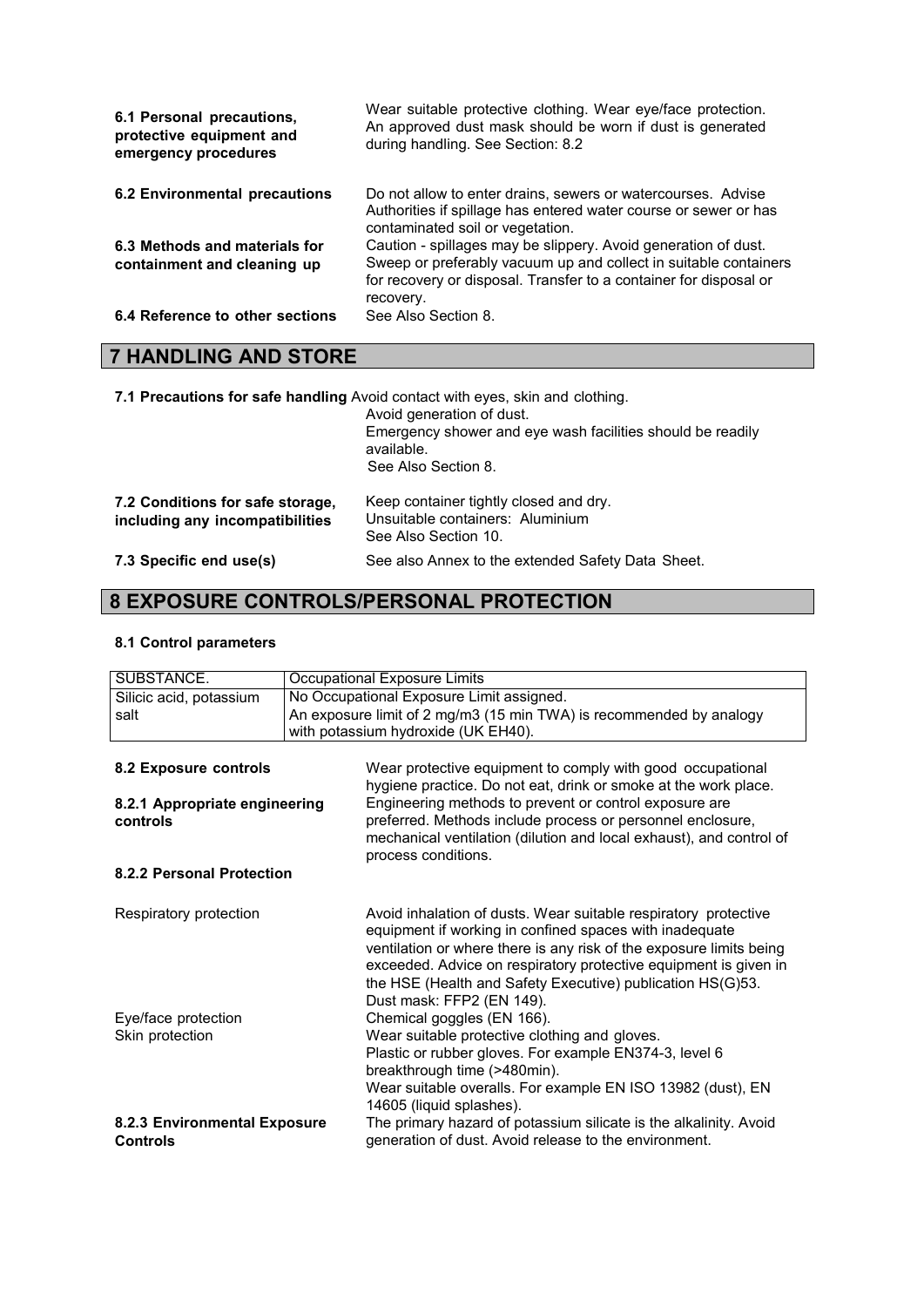## **9 PHYSICAL AND CHEMICAL PROPERTIES**

#### **9.1 Information on basic physical and chemical properties**

Appearance **Powder. White**<br>
Odour<br>
Odourless. Odour Threshold (ppm)<br>pH (Value) Freezing Point (°C) <br>
Melting Point (°C)  $> 1000$ Melting Point (°C)  $\rightarrow$  1000<br>Boiling Point (°C) Not applicable. Boiling Point  $(\degree C)$  Not applicable.<br>Flash Point  $(\degree C)$  [Closed cup] Not applicable. Flash Point (°C) [Closed cup] Not applicable.<br>
Evaporation rate Not applicable. Evaporation rate **Not applicable.**<br>Flammability (solid, gas) **Not applicable.** Flammability (solid, gas) Not applicable.<br>
Explosive Limit Ranges Not applicable. Explosive Limit Ranges<br>
Vapour Pressure (mm Hg) Not applicable. Vapour Pressure (mm Hg) Not appli<br>Vapour Density (Air=1) No data. Vapour Density (Air=1) No data.<br>Density (q/ml) No data. Density (g/ml) No data.<br>Solubility (Water) Soluble. Solubility (Water) Soluble.<br>
Solubility (Other) Soluble.<br>
No data. Solubility (Other) No data.<br>
Partition Coefficient No data. Partition Coefficient No data.<br>Auto Ignition Point (°C) Not applicable. Auto Ignition Point  $(^{\circ}C)$ Decomposition Temperature (°C) Not applicable.<br>Viscosity (mPa. s) Not applicable. Viscosity (mPa. s) Not applicable.<br>
Explosive properties Not applicable. Explosive properties Not applicable.<br>
Oxidising Properties Not applicable. Oxidising Properties **Not appli**<br> **9.2 Other information** No data. **9.2 Other information** 

Odourless.<br>Not applicable. Alkaline. 11-12<br>Not applicable.

### **10 STABILITY AND REACTIVITY**

| 10.1 Reactivity<br>10.2 Chemical stability<br>10.3 Possibility of hazardous<br>reactions              | See Section: 10.3<br>Stable.<br>When arc welding vessels containing aqueous solutions of this<br>material, take care to control any explosion risk from hydrogen<br>evolved by electrolysis. Aqueous solutions will react with<br>aluminium, zinc, tin and their alloys evolving hydrogen gas which<br>can form an explosive mixture with air. Can react violently if in<br>contact with acids. Can react with sugar residues to form carbon<br>monoxide. |
|-------------------------------------------------------------------------------------------------------|-----------------------------------------------------------------------------------------------------------------------------------------------------------------------------------------------------------------------------------------------------------------------------------------------------------------------------------------------------------------------------------------------------------------------------------------------------------|
| 10.4 Conditions to avoid<br>10.5 Incompatible materials<br>10.6 Hazardous decomposition<br>product(s) | See Section: 10.3<br>See Section: 10.3<br>None known.                                                                                                                                                                                                                                                                                                                                                                                                     |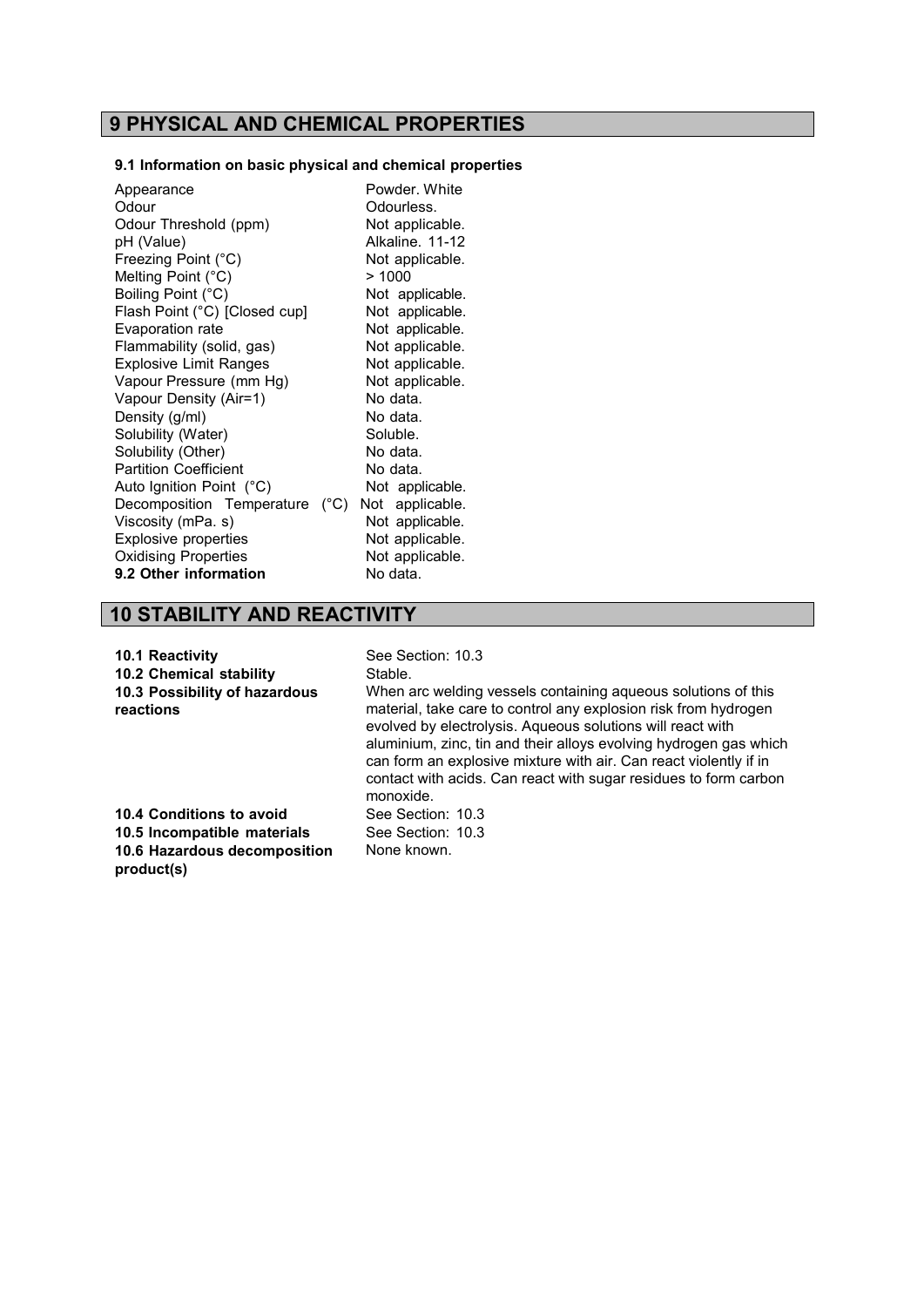# **11 TOXICOLOGICAL INFORMATION**

### **11.1 Information on toxicological effects**

| <b>Acute toxicity</b>                                          |                                                                                                                                                         |
|----------------------------------------------------------------|---------------------------------------------------------------------------------------------------------------------------------------------------------|
| Ingestion                                                      | All symptoms of acute toxicity are due to high alkalinity. Material<br>will cause irritation. Oral LD50 (rat) >5000 mg/kg bw                            |
| Inhalation                                                     | Dust is irritant to the respiratory tract. All symptoms of acute<br>toxicity are due to high alkalinity. Inhalation LC50 (rat) $>2.06$ g/m <sup>3</sup> |
| <b>Skin Contact</b>                                            | Dermal LD50 (rat) >5000 mg/kg bw                                                                                                                        |
| Eye Contact                                                    | Material will cause severe irritation.                                                                                                                  |
| <b>Skin corrosion/irritation</b>                               | Material will cause severe irritation.                                                                                                                  |
| Serious eye damage/irritation May cause severe damage to eyes. |                                                                                                                                                         |
| <b>Sensitisation</b>                                           | Not sensitising.                                                                                                                                        |
| <b>Mutagenicity</b>                                            | No evidence of genotoxicity. In vitro/in vivo negative.                                                                                                 |
| Carcinogenicity                                                | No structural alerts.                                                                                                                                   |
| <b>Reproductive toxicity</b>                                   | No evidence of reproductive toxicity or developmental toxicity.                                                                                         |
| STOT - single exposure                                         | Irritating to respiratory system.                                                                                                                       |
| STOT - repeated exposure                                       | Not classified. NOAEL oral (rat) 159 mg/kg bw/d                                                                                                         |
| <b>Aspiration hazard</b>                                       | Not classified                                                                                                                                          |
| <b>Other information</b>                                       | Not applicable.                                                                                                                                         |
|                                                                |                                                                                                                                                         |

# **12 ECOLOGICAL INFORMATION**

| 12.1 Toxicity<br>12.2 Persistence and<br>degradability                                                | Fish (Leuciscus idus) LC50 (48 hour) >146 mg/l<br>Aquatic invertebrates: (Daphnia magna) EC50 (24 hour) >146<br>mg/l<br>Inorganic. Soluble silicates, upon dilution, rapidly depolymerise<br>into molecular species indistinguishable from natural dissolved<br>silica. |
|-------------------------------------------------------------------------------------------------------|-------------------------------------------------------------------------------------------------------------------------------------------------------------------------------------------------------------------------------------------------------------------------|
| 12.3 Bioaccumulative potential<br>12.4 Mobility in soil<br>12.5 Results of PBT and vPvB<br>assessment | Inorganic. The substance has no potential for bioaccumulation.<br>Not applicable.<br>Not classified as PBT or vPvB.                                                                                                                                                     |
| 12.6 Other adverse effects                                                                            | The alkalinity of this material will have a local effect on<br>ecosystems sensitive to changes in pH.                                                                                                                                                                   |

## **13 DISPOSAL CONSIDERATIONS**

| waste under the Hazardous Waste (England and Wales)<br>Regulations SI 2005 No. 894.<br>Disposal should be in accordance with local, state or national<br>legislation. | 13.1 Waste treatment methods | Discharge of this product to sewage treatment works is<br>dependent on local regulations with regard to pH controls.<br>Dispose of this material and its container to hazardous or special<br>waste collection point.<br>This material is classified as hazardous waste under EC<br>Directive 2008/98/EC. This material is classified as hazardous |
|-----------------------------------------------------------------------------------------------------------------------------------------------------------------------|------------------------------|----------------------------------------------------------------------------------------------------------------------------------------------------------------------------------------------------------------------------------------------------------------------------------------------------------------------------------------------------|
|-----------------------------------------------------------------------------------------------------------------------------------------------------------------------|------------------------------|----------------------------------------------------------------------------------------------------------------------------------------------------------------------------------------------------------------------------------------------------------------------------------------------------------------------------------------------------|

# **14 TRANSPORT INFORMATION**

| 14.1 UN number<br>14.2 Proper Shipping Name | Not applicable.<br>Not applicable.                                     |
|---------------------------------------------|------------------------------------------------------------------------|
| 14.3 Transport hazard class(es)             | Not applicable.                                                        |
| 14.4 Packing group                          | Not applicable.                                                        |
| <b>14.5 Environmental hazards</b>           | Not classified as a Marine Pollutant.                                  |
| 14.6 Special precautions for user           | No special packaging requirements.<br>Unsuitable containers: Aluminium |